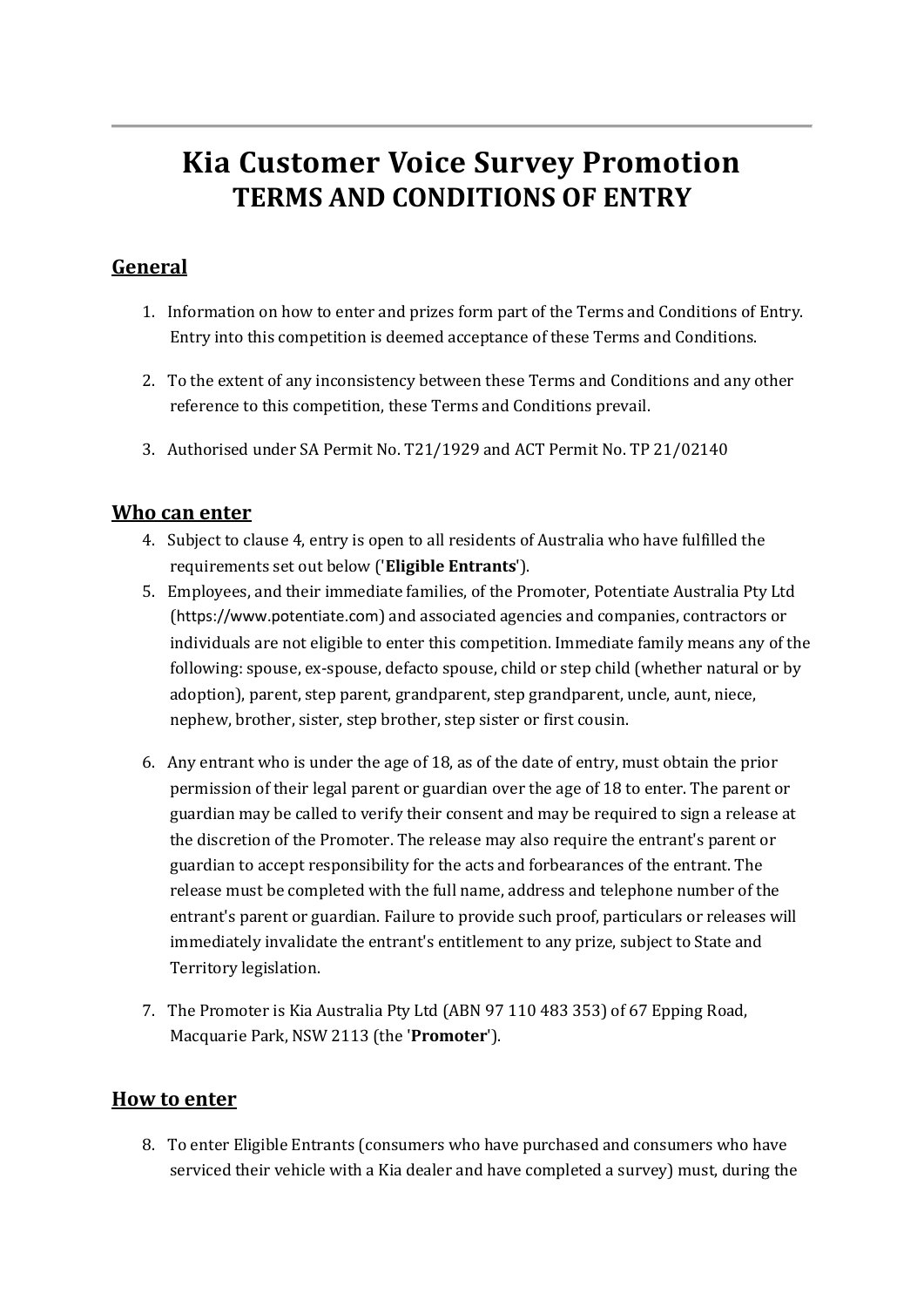Promotional Period (defined below) visit the website URL provided in the promotional message sent to the entrant by the Promoter and then follow the prompts on screen to input the requested details and fully complete the featured survey. Entrants must complete the survey and submit their entry within the timeframe specified in the survey, as set out in the table below, to enter the corresponding draw.

- 9. By submitting an entry into this competition entrants consent to receive promotional and other marketing messages from the Promoter (including messages sent electronically for an unlimited period of time). Entrants will be able to opt-out at any time by following the instructions included in each message sent by the Promoter.
- 10. Entries must include all requested contact details, including a valid email address, to be eligible to win. Entrants may only enter in their own name. Inaudible, incomprehensible, illegible, and incomplete entries may be deemed invalid.

# **Number of Entries permitted**

11. Only one entry per person will be permitted. Entrants found to be submitting multiple entries may have all entries invalidated.

# **Open, Close, Draw and Publish dates**

- 12. Competition commences on **01/01/2022** at **12:00 am** and closes **31/12/2022** at **11:59 pm** ('**Promotional Period**'). Four draws will take place during this time. All times noted in these Terms and Conditions are local times, based on the location of the Promoter. Entries must be received by the Promoter prior to the competition close date and time.
- 13. The winners will be the first valid entries drawn at Potentiate Australia Pty Ltd, 351 Pacific Hwy, Artarmon NSW 2064 at **11:00 am** on the following dates. The Promoter will ensure that all entries have an equal chance of winning a prize. There will be ten winners drawn on each of the following draw dates. There will be 10 winners (whether Sales or Service) \$2000 in total **each quarter.**

| Draw           | <b>Open Date at</b><br>12:00:00am | <b>Close Date at</b><br>11:59:59pm | Draw Date at<br>11:00am | <b>Publication</b><br><b>Date</b> |
|----------------|-----------------------------------|------------------------------------|-------------------------|-----------------------------------|
| 1              | 01/01/2022                        | 31/03/2022                         | 05/04/2022              | 11/04/2022                        |
| 2              | 01/04/2022                        | 30/06/2022                         | 05/07/2022              | 11/07/2022                        |
| 3              | 01/07/2022                        | 30/09/2022                         | 04/10/2022              | 10/10/2022                        |
| $\overline{4}$ | 01/10/2022                        | 31/12/2022                         | 10/01/2023              | 16/01/2023                        |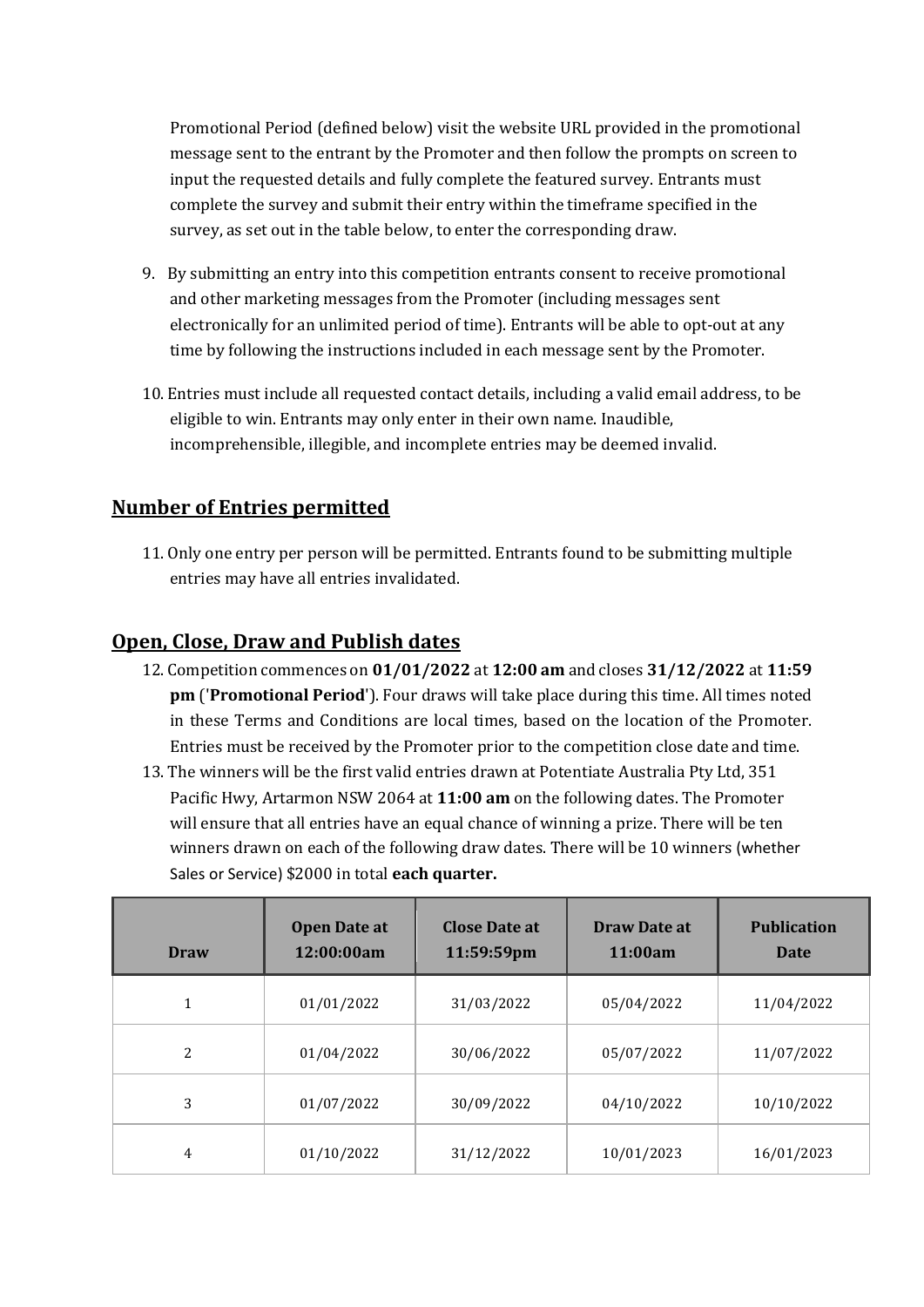- 14. The winners will be notified by email within two business days of each draw. Their names will also be published online at https://www.kiacustomervoice.com.au/winners/.
- 15. Prizes (or in the case of eGift cards, prize confirmations) will be sent within 28 days of each draw.
- 16. The Promoter may conduct an unclaimed prize draw on 12/04/2023 at the same time and place (Potentiate Australia Pty Ltd, 351 Pacific Hwy, Artarmon NSW 2064) as the original draw in order to distribute any prizes unclaimed by this date, subject to State and Territory legislation. Winners of any further draws will be notified by email within two business days of the draw. Their names will also be published online at https://www.kiacustomervoice.com.au/winners/ from the fourth business day following the draw (12/04/2023).

## **Prize on offer**

ľ

17. The total prize pool is valued at up to \$8000 (Including GST), as at 22/11/2021.

| <b>[ Number ]</b>                                | [Full Details]                                                                                                                                                                                                                                    | <b>TRRP</b><br>for<br>each<br>prize ] |
|--------------------------------------------------|---------------------------------------------------------------------------------------------------------------------------------------------------------------------------------------------------------------------------------------------------|---------------------------------------|
|                                                  | Prizes are provided online via the GiftPay website (http://www.giftpay.com)<br>in the form of eGifts.                                                                                                                                             |                                       |
|                                                  | Winners may select how and where they divide the value of their prize<br>across one or more of the eGift cards on offer at GiftPay, up to the total value<br>of \$200.                                                                            |                                       |
|                                                  | Prizes will expire per the date stipulated by GiftPay and may vary depending<br>on the eGift option chosen. All taxes (excluding GST) which may be payable<br>as a consequence of receiving a prize are the sole responsibility of the<br>winner. |                                       |
| Ten (10) x \$200<br>eGift cards in<br>each draw. | Prizes will be delivered to the address provided by the winner on accepting<br>the prize within 28 days, subject to any processing or delivery delays.<br>Winners will be informed of any delay.                                                  | \$200                                 |

18. The prizes on offer are: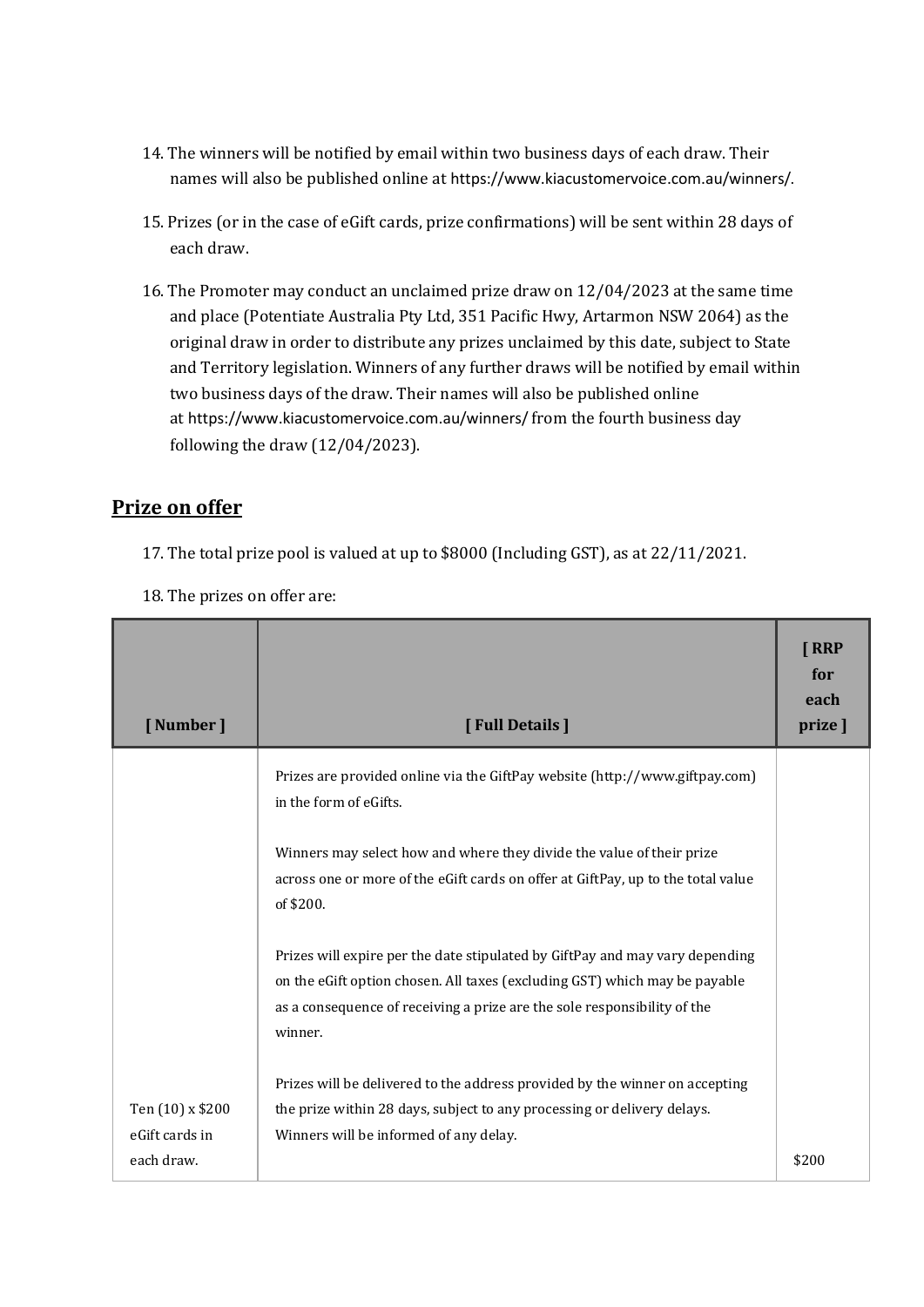19. Prize must be used in full within the timeframes specified and in accordance with the prize supplier's conditions of use. In the event a winner does not take the prize by the time stipulated, then the entire prize will be forfeited by the winner and cash will not be awarded in lieu of the prize.

# **Further Terms and Conditions**

- 20. Any entrant found to have used a third party (including online competition entry site) to enter on their behalf will have all entries invalidated and any claim they have to any prize will be invalidated. If such an entrant is awarded a prize and then found to have breached this clause, the entrant must immediately return any prize awarded. The Promoter has sole discretion to determine if this clause has been breached by any entrant. The Promoter reserves the right to request whatever documentation it deems necessary to confirm if the entrant has breached this clause. An entrant must provide any requested documentation to the Promoter upon request. The Promoter reserves the right to disqualify any entrant who provides false information or who seeks to gain an unfair advantage or to manipulate this competition.
- 21. Any entrant found to be entering incorrect contact details, including incorrect email contact details, will have all entries invalidated and any claim to any prize will be invalidated. If such an entrant is awarded a prize and then found to have breached this clause, the entrant must immediately return any prize awarded. The Promoter has sole discretion to determine if this clause has been breached by any entrant. The Promoter reserves the right to request whatever documentation it deems necessary to confirm if the entrant has breached this clause. An entrant must provide any requested documentation to the Promoter upon request.
- 22. If the prize is unavailable, for whatever reason, the Promoter reserves the right to substitute the prize for a prize of equal or greater value, subject to State and Territory legislation. Cash will not be awarded as a substitute. It is a condition of accepting the prize that the winner must comply with all the conditions of use of the prize and prize supplier's requirements. Each prize must be taken as stated and no compensation will be payable if a winner is unable to use the prize as stated.
- 23. The Promoter highly recommends a current residential street address be provided when requested for ease of correspondence and potential prize delivery. The Promoter makes all reasonable efforts to deliver prizes to the addresses provided by competition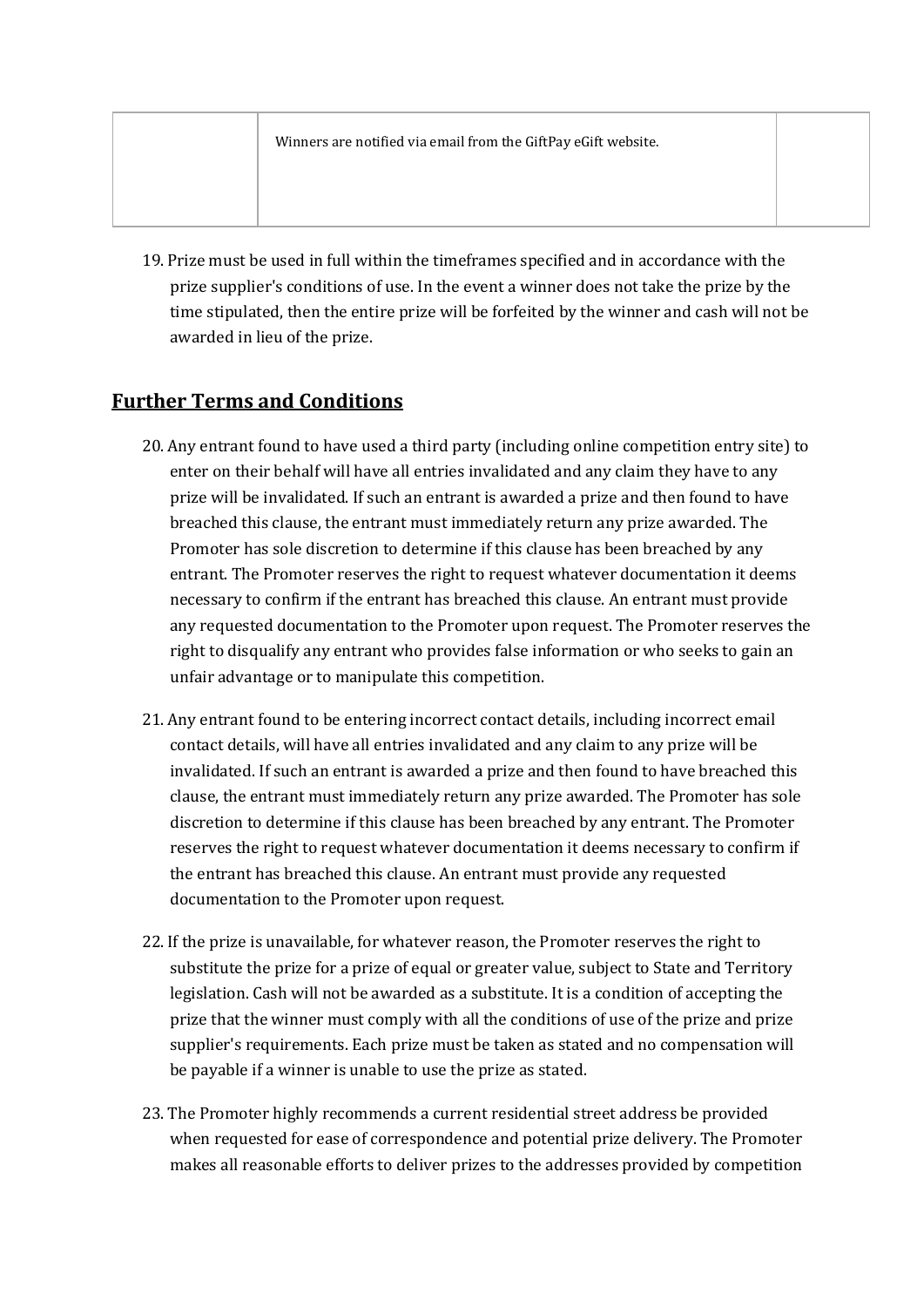entrants. The Promoter cannot guarantee that any prizes returned to the Promoter due to non-delivery at the provided address will be re-sent to the prize winner.

- 24. The Promoter reserves the right to request winners to sign a winner's deed of release (and indemnification) or any other relevant forms or agreements that the Promoter deems necessary, to provide proof of identity, proof of age, proof of residency at the nominated prize delivery address and/or proof of entry validity (including phone bill) in order to claim a prize. Proof of identification, residency, age and entry considered suitable for verification is at the discretion of the Promoter. In the event that a winner cannot provide suitable proof, the winner will forfeit the prize in whole and no substitute will be offered.
- 25. The Promoter reserves the right to conduct a redraw in the event that an entrant, claiming to be a winner, is unable to satisfy these Terms and Conditions or has breached these Terms and Conditions.
- 26. The Promoter's decision in relation to any aspect of the competition is subject to State and Territory legislation but also final and binding on each person who enters. No correspondence will be entered into. No responsibility is accepted for late, lost or misdirected entries. Prizes are subject to availability, not transferable or exchangeable and, with the exception of cash prizes, cannot be taken as cash. Prizes will be sent to the winner's nominated address as stated in their original entry. The Promoter and their associated agencies, and companies associated with this promotion will take no responsibility for prizes damaged or lost in transit.

## **Privacy Collection statement**

- 27. By submitting an entry into this competition entrants consent to receive promotional and other marketing messages from the Promoter (including messages sent electronically for an unlimited period of time). Entrants will be able to opt-out at any time by following the instructions included in each message sent by the Promoter.
- 28. The Promoter and its related entities collect entrants' personal information for the purpose of conducting and promoting this competition (including but not limited to determining and notifying winners). The Promoter may disclose personal information collected to an agent who is engaged to conduct the competition draw and for prize fulfilment. The Promoter may also disclose personal information collected to Australian regulatory authorities, such as the regulators of trade promotions. The Promoter will otherwise handle your personal information in accordance with its Privacy Policy available at www.kia.com.au/privacy. You may request access or to update your personal information or lodge a complaint by writing to The Privacy Officer, Kia Australia Pty Ltd (ABN 97 110 483 353) of 67 Epping Road, Macquarie Park, NSW 2113.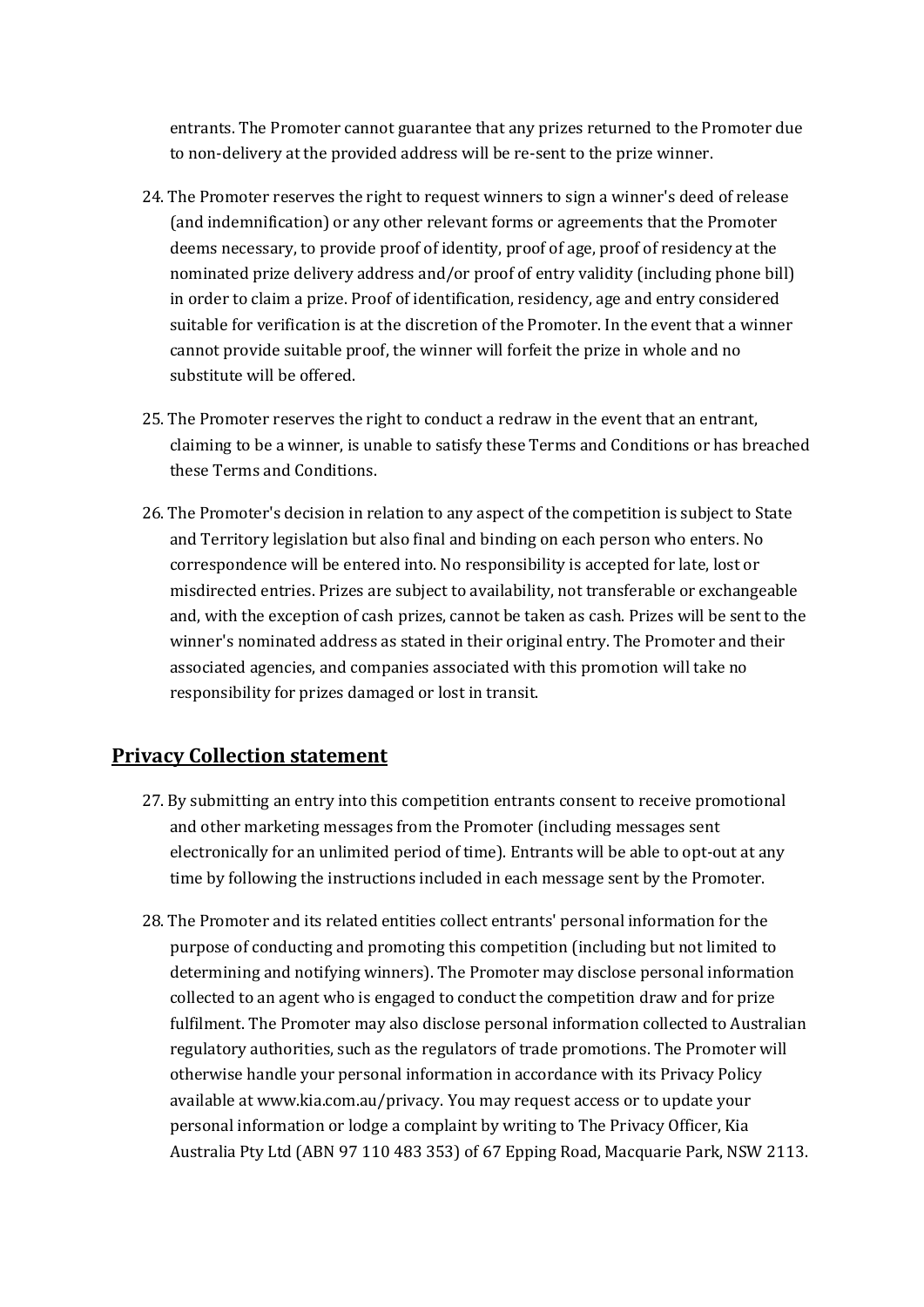## **Copyright, Statutory guarantees, Waiver and liability**

- 29. All entries and any copyright subsisting in the entries become and remain the property of the Promoter who may publish or cause to be published any of the entries received.
- 30. In participating in the prizes, the winners agree to participate and co-operate as required in all editorial activities relating to the Competition, including but not limited to being interviewed and photographed. The winners (and their companions) agree to granting the Promoter a perpetual and non-exclusive licence to use such footage and photographs in all media worldwide, including online social networking sites. The winners (and their companions) will not be entitled to any fee for such use.
- 31. Prize-winners are advised that tax implications may arise from their prize winnings and they should seek independent financial advice prior to acceptance of that prize.
- 32. The Promoter (subject to State and Territory legislation) reserves the right to amend, cancel or suspend this competition if an event beyond the control of the Promoter corrupts or affect the administration security, fairness, integrity or proper conduct of this competition. The Promoter will disqualify any individual who has tampered with the entry process or any other aspect of this competition. In particular, computer generated entries and the use "scripting" is not permitted and will not be accepted.
- 33. Any cost associated with accessing the promotional website is the entrant's responsibility and is dependent on the Internet service provider used.
- 34. Nothing in these Terms and Conditions limit, exclude or modify or purports to limit, exclude or modify the statutory consumer guarantees as provided under the Competition and Consumer Act 2010 (Cth), as well as any other implied warranties under the ASIC Act or similar consumer protection laws in the State and Territories of Australia ('**Non-Excludable Guarantees**').
- 35. Except for any liability that cannot by law be excluded, including the Non-Excludable Guarantees, the Promoter (including its respective officers, employees and agents) is not responsible for and excludes all liability (including negligence), for any personal injury; or any loss or damage (including loss of opportunity); whether direct, indirect, special or consequential, arising in any way out of: (a) any technical difficulties or equipment malfunction (whether or not under the Promoter's control); (b) any theft, unauthorised access or third party interference; (c) any entry or prize claim that is late, lost, altered, damaged or misdirected (whether or not after their receipt by the Promoter) due to any reason beyond the reasonable control of the Promoter; (d) any variation in prize value to that stated in these Terms and Conditions; (e) any tax liability incurred by a winner or Entrant; or (f) use of a prize The Promoter (including its' officers, employees and agents) excludes all liability for any loss (including, without limitation, indirect, special or consequential loss or loss of profits or opportunity),